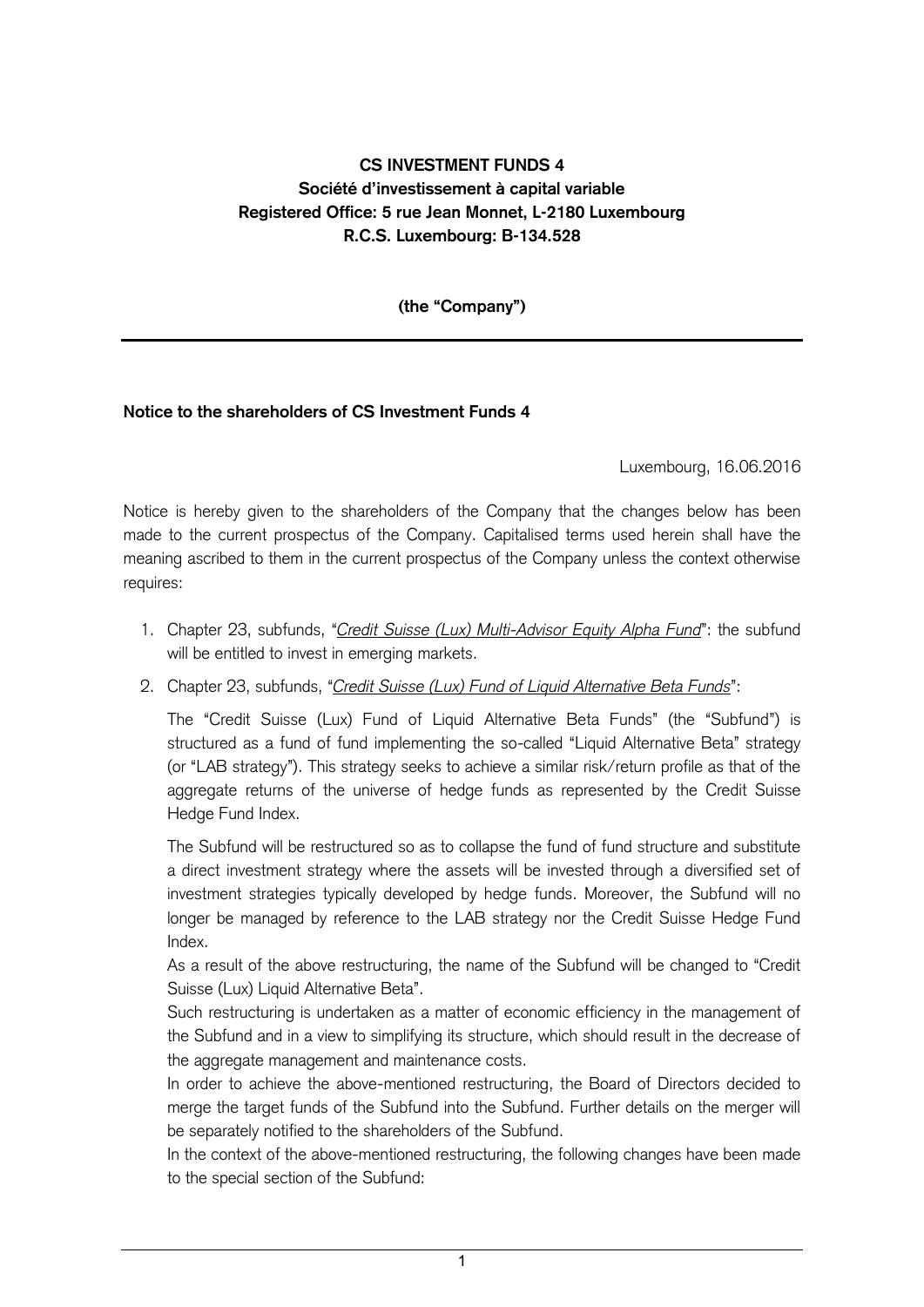- a. name change of the Subfund to "Credit Suisse (Lux) Liquid Alternative Beta";
- b. amendment to the sections "*Investment Objective*" and "*Investment Policy*" and removal of the section "*Investment Principles*" to reflect the above restructuring. The comparison of the investment objective, policy and principles is further detailed in the below table:

| Old Investment Objective                                                                                                                | <b>New Investment Objective</b>                                                                                        |
|-----------------------------------------------------------------------------------------------------------------------------------------|------------------------------------------------------------------------------------------------------------------------|
| The Investment Objective of the Subfund is to manage its assets in                                                                      | The Investment Objective of the Subfund is to manage its                                                               |
| accordance with the Liquid Alternative Beta strategy (the "LAB                                                                          | assets by implementing a liquid alternative beta strategy through                                                      |
| Strategy"). The LAB Strategy seeks to achieve a similar risk/return                                                                     | a diversified set of investment strategies typically deployed by                                                       |
| profile as that of the aggregate returns of the universe of hedge funds,                                                                | hedge funds. In managing the Subfund, the Investment                                                                   |
| as represented by the Credit Suisse Hedge Fund Index (the "CS                                                                           | Manager seeks to achieve a risk/return profile broadly                                                                 |
| <b>Hedge Fund Index</b> "), or a successor index. The CS Hedge Fund                                                                     | consistent with that of the universe of hedge funds.                                                                   |
| Index is a widely recognized asset-weighted benchmark that measures                                                                     | The investment strategy primarily consists of three primary                                                            |
| hedge fund performance.                                                                                                                 | hedge fund strategies without having actual exposure to                                                                |
| The LAB Strategy aims to achieve its objective by investing in a                                                                        | individual hedge fund managers. Long/Short Equity, Event                                                               |
| dynamic basket of liquid, tradable financial instruments. The LAB                                                                       | Driven and Global Strategies. In addition the subfund may also                                                         |
| Strategy consists of three primary hedge fund strategies without having                                                                 | allocate its assets to further diversifying strategies.                                                                |
| actual exposure to individual hedge fund managers. Long/Short Equity,                                                                   | Within the individual strategies the Investment Manager seeks to                                                       |
| Event Driven and Global Strategies. The individual strategies are                                                                       | identify relevant risk factors that drive the strategy return and                                                      |
| generally weighted in accordance with their importance in the hedge                                                                     | identifies liquid and tradable securities that capture the                                                             |
| fund universe.<br>Within the individual strategies Credit Suisse Asset Management LLC                                                   | investment profile of these risk factors. Long/Short Equity<br>Strategies seek to provide long and short exposure to a |
| ("CSAM LLC") seeks to identify relevant risk factors that drive the                                                                     | diversified portfolio of equities which involves investing in                                                          |
| strategy return and identifies liquid, tradable securities that capture the                                                             | equities (i.e., investing long) that are expected to increase in                                                       |
| investment profile of these risk factors. Long/Short Equity Strategies                                                                  | value and selling equities (i.e., short sales or short selling) that                                                   |
| seek to provide long and short exposure to a diversified portfolio of                                                                   | are expected to decrease in value. Long/Short Equity                                                                   |
| equities which involves investing in equities (i.e., investing long) that are                                                           | Strategies have the flexibility to shift investment/trading                                                            |
| expected to increase in value and selling equities (i.e., short sales or                                                                | strategies, such as from value to growth, from small to medium                                                         |
| short selling) that are expected to decrease in value. Long/Short                                                                       | to large capitalization stocks, and from net long to net short.                                                        |
| Equity Strategies have the flexibility to shift investment/trading                                                                      | Event Driven Strategies typically invest in various asset classes                                                      |
| strategies, such as from value to growth, from small to medium to large                                                                 | and seek to benefit from potential mispricing of securities                                                            |
| capitalization stocks, and from net long to net short. Event Driven                                                                     | related to a specific corporate or market event. Such events can                                                       |
| Strategies typically invest in various asset classes and seek to profit                                                                 | include: mergers, bankruptcies, financial or operational stress,                                                       |
| from potential mispricing of securities related to a specific corporate or                                                              | restructurings, asset sales, recapitalizations, spin-offs, litigation,                                                 |
| market event. Such events can include: mergers, bankruptcies,                                                                           | regulatory and legislative changes as well as other types of                                                           |
| financial or operational stress, restructurings,<br>asset sales,                                                                        | corporate events. Event Driven Strategies may include merger                                                           |
| recapitalizations, spin-offs, litigation, regulatory and legislative changes                                                            | arbitrage, in which the fund may buy shares of the "target"                                                            |
| as well as other types of corporate events. Event Driven Strategies                                                                     | company in a proposed merger or other reorganization between                                                           |
| include merger arbitrage, in which the fund may buy shares of the                                                                       | two companies. If the consideration in the transaction consists                                                        |
| "target" company in a proposed merger or other reorganization                                                                           | of stock of the acquirer, the fund may seek to hedge the                                                               |
| between two companies. If the consideration in the transaction consists                                                                 | exposure to the acquirer by shorting the stock of the acquiring                                                        |
| of stock of the acquirer, the fund may seek to hedge the exposure to                                                                    | company. Global Strategies may incorporate hedge fund<br>strategies which invest across geographies and asset classes  |
| the acquirer by shorting the stock of the acquiring company. Global<br>Strategies incorporate hedge fund strategies which invest across | typically in a tactical manner and also incorporate certain                                                            |
| geographies and asset classes typically in a tactical manner and also                                                                   | arbitrage strategies. Examples of strategies of such types of                                                          |
| incorporate certain arbitrage strategies. Examples of strategies of such                                                                | hedge funds include convertible arbitrage, global macro and                                                            |
| types of hedge funds include convertible arbitrage, global macro and                                                                    | managed futures. The investment universe of Global Strategies                                                          |
| managed futures. The investment universe of Global Strategies is                                                                        | is broad, often including equity, currency, fixed income and                                                           |
| broad, often including equity, currency, fixed income and commodity                                                                     | commodity exposures across developed and emerging markets.                                                             |
| exposures across developed and emerging markets.                                                                                        | The exposure to commodities will be gained through excess                                                              |
| Further information on the CS Hedge Fund Index is currently available                                                                   | return swaps on UCITS eligible commodity indices compliant                                                             |
| on www.hedgeindex.com.                                                                                                                  | with Art. 9 of the Grand-Ducal Decree of February 8, 2008 and                                                          |
|                                                                                                                                         | Chapter XIII of ESMA Guidelines on ETFs and Other UCITS                                                                |
|                                                                                                                                         | Issues (ESMA/2014/937).                                                                                                |

| Old Investment Policy/Principles                                                   | New Investment Policy/Principles                                     |
|------------------------------------------------------------------------------------|----------------------------------------------------------------------|
| The Investment Objective shall be achieved primarily<br>through                    | In order to achieve the Investment Objective, the Subfund will       |
| investments in units or shares of UCITS and/or in other UCIs ("Target              | invest in financial instruments comprising (list not exhaustive) (i) |
| <b>Funds</b> ") and on an ancillary basis or only in specific market situations in | equities listed on a stock exchange or dealt in on a regulated       |
| other UCITS eligible investments as further described below.                       | market and equity-type securities including equity index futures     |
| It is intended that the initial Target Funds will comprise the following           | and equity index options; (ii) debt securities listed on a stock     |
| funds (this list may change over time):                                            | exchange or dealt in on a regulated market issued by financial       |
| CS Investment Funds 2 Credit Suisse (Lux) Liquid Alternative                       | or credit institutions or corporate issuers or sovereign states that |
| Beta, a Luxembourg UCITS fund under Part I of the Law of 17                        | are OECD members states and/or supranational; (iii)                  |
| December 2010;                                                                     | units/shares of other UCITS and/or in other UCIs ("Target            |
| CS Investment Funds 2 Credit Suisse (Lux)<br>Liquid Global                         | Funds") (up to 10% of the Net Asset Value of the Subfund),           |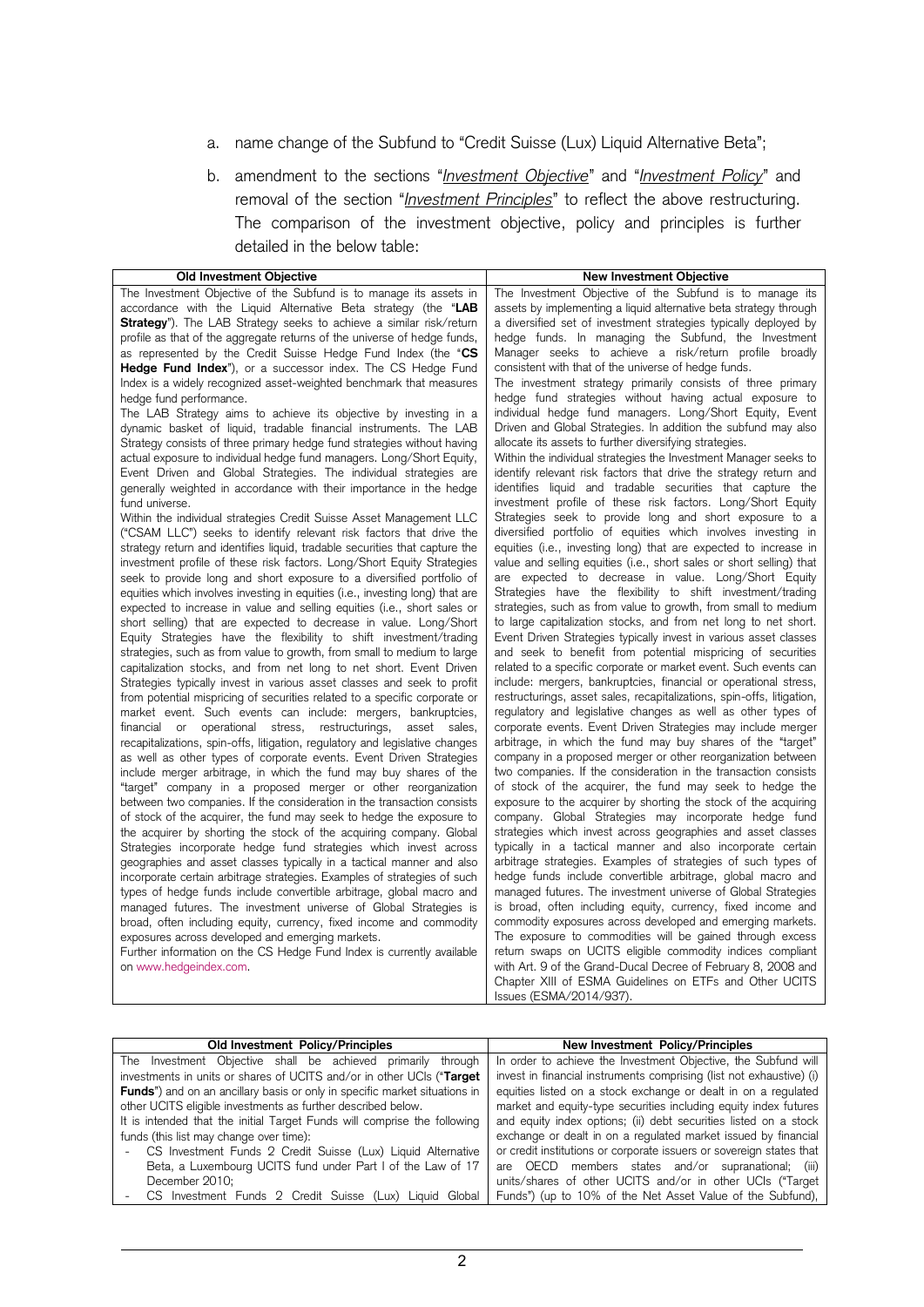| Old Investment Policy/Principles                                                                                                                                                                                                                                                                                                                                                                                                                                                                                                                                                                                                                                                                                                                                                                                                                                                                                                                                                                                                                                                                                                                                                                                                                                                                                                                                                                                                                                                                                                                                                                                                                                                                                                                                                                                                                                                                                                                                                                                                                                                                                                                                                                                                                                                                                                                                                                                                                                                                                                                                                                                                                                                                                                                                                                                                                                                                                                                                                                                                         | New Investment Policy/Principles                                                                                                                                                                                                                                                                                                                                                                                                                                                                                                                                                                                                                                                                                                                                                                                                                                                                                                                                            |
|------------------------------------------------------------------------------------------------------------------------------------------------------------------------------------------------------------------------------------------------------------------------------------------------------------------------------------------------------------------------------------------------------------------------------------------------------------------------------------------------------------------------------------------------------------------------------------------------------------------------------------------------------------------------------------------------------------------------------------------------------------------------------------------------------------------------------------------------------------------------------------------------------------------------------------------------------------------------------------------------------------------------------------------------------------------------------------------------------------------------------------------------------------------------------------------------------------------------------------------------------------------------------------------------------------------------------------------------------------------------------------------------------------------------------------------------------------------------------------------------------------------------------------------------------------------------------------------------------------------------------------------------------------------------------------------------------------------------------------------------------------------------------------------------------------------------------------------------------------------------------------------------------------------------------------------------------------------------------------------------------------------------------------------------------------------------------------------------------------------------------------------------------------------------------------------------------------------------------------------------------------------------------------------------------------------------------------------------------------------------------------------------------------------------------------------------------------------------------------------------------------------------------------------------------------------------------------------------------------------------------------------------------------------------------------------------------------------------------------------------------------------------------------------------------------------------------------------------------------------------------------------------------------------------------------------------------------------------------------------------------------------------------------------|-----------------------------------------------------------------------------------------------------------------------------------------------------------------------------------------------------------------------------------------------------------------------------------------------------------------------------------------------------------------------------------------------------------------------------------------------------------------------------------------------------------------------------------------------------------------------------------------------------------------------------------------------------------------------------------------------------------------------------------------------------------------------------------------------------------------------------------------------------------------------------------------------------------------------------------------------------------------------------|
| Strategies, a Luxembourg UCITS fund under Part I of the Law of<br>17 December 2010;<br>CS Investment Funds 2 Credit Suisse (Lux) Liquid Long/Short, a<br>Luxembourg UCITS fund under Part I of the Law of 17 December<br>2010<br>CS Investment Funds 2 Credit Suisse (Lux) Liquid Event Driven, a<br>$\overline{a}$<br>Luxembourg UCITS fund under Part I of the Law of 17 December<br>2010<br>Credit Suisse Nova (Lux) Leveraged LAB, a Luxembourg UCI<br>fund under Part II of the Law of 17 December 2010 (managed in<br>accordance with the investment restrictions applicable to a Part I<br>UCITS under the Law of 17 December 2010).<br>Money market funds and other short term fixed income funds<br>Luxembourg or foreign UCIs qualifying as UCITS funds or not.<br>In order to achieve the Investment Objective, the Subfund will invest in<br>Target Funds authorised according to Directive 2009/65/EC and/or<br>Target Funds within the meaning of Article 1, paragraph (2) points a)<br>and b) of Directive 2009/65/EC, including exchange-traded funds<br>(ETF) in accordance with the provisions of Chapter 6, "Investment<br>Restrictions", section 1 e). Notwithstanding the provisions of Chapter 6,<br>"Investment Restrictions" section 5, the Subfund may invest up to<br>100% of its net assets in units or shares of Target Funds it being<br>understood that the Subfund will invest in at least five (5) Target Funds.<br>All other provisions of Chapter 6, "Investment Restrictions", relating to<br>investments in Target Funds remain applicable.<br>Investments in closed end funds are equally permitted in accordance<br>with the provisions of Chapter 6, "Investment Restrictions" up to 100%<br>of the net assets of the Subfund to the extent such closed end funds<br>qualify as transferable securities pursuant to Article 41 of the Law of<br>17 December 2010 and comply with the provisions of Article 2 (2) (a)<br>and (b) of the Grand-Ducal Regulation of 8 February 2008.<br>The investments of the Target Funds are selected and weighted with<br>the aim to approximate the returns or leveraged returns of the hedge<br>fund universe, or of various sectors of the hedge fund universe.<br>The Investment Manager seeks to estimate the market factors that<br>drive the performance of the universe of hedge funds. The Subfunds<br>seek to achieve their investment objective by investing in securities and<br>financial instruments that provide exposure to these market factors. It is<br>expected that a majority of Target Funds will be managed by the<br>Investment Manager with a view to delivering on a aggregate basis (i.e.,<br>across the various Target Funds) similar risk/return profile as that of<br>the aggregate returns of the universe of hedge funds, as represented<br>by the CS Hedge Fund Index.<br>The Subfund may also invest on an ancillary basis or only in specific<br>market situations in transferable securities comprising (i) equities listed | including exchange-traded funds (ETF) (iv) cash and cash<br>equivalents; (v) currencies, including currency forwards and<br>futures; and (vi) financial derivative instruments which are dealt<br>in on a regulated market or over-the-counter including CDX,<br>swaps on equity baskets, swaps on various indices (high yield,<br>bond, equity, and commodity indices), interest rate/bond<br>futures, equity/FX index futures, FX forwards and options on<br>equity indices. All investments will be made and all investment<br>techniques will be used in accordance with the investment<br>restrictions as laid down in Chapter 6, "Investment Restrictions".<br>Strategy weights are refined by incorporating informed views on<br>the fundamental drivers of individual strategies.<br>The counterparties to any OTC financial derivative transactions,<br>such as swap contracts are first class financial institutions<br>specialised in this type of transactions. |
|                                                                                                                                                                                                                                                                                                                                                                                                                                                                                                                                                                                                                                                                                                                                                                                                                                                                                                                                                                                                                                                                                                                                                                                                                                                                                                                                                                                                                                                                                                                                                                                                                                                                                                                                                                                                                                                                                                                                                                                                                                                                                                                                                                                                                                                                                                                                                                                                                                                                                                                                                                                                                                                                                                                                                                                                                                                                                                                                                                                                                                          |                                                                                                                                                                                                                                                                                                                                                                                                                                                                                                                                                                                                                                                                                                                                                                                                                                                                                                                                                                             |
| on a stock exchange or dealt on a regulated market and equity-type<br>securities including equity index futures and equity index options; (ii)<br>debt securities listed on a stock exchange or dealt on a regulated<br>market issued by financial or credit institutions or corporate issuers or                                                                                                                                                                                                                                                                                                                                                                                                                                                                                                                                                                                                                                                                                                                                                                                                                                                                                                                                                                                                                                                                                                                                                                                                                                                                                                                                                                                                                                                                                                                                                                                                                                                                                                                                                                                                                                                                                                                                                                                                                                                                                                                                                                                                                                                                                                                                                                                                                                                                                                                                                                                                                                                                                                                                        |                                                                                                                                                                                                                                                                                                                                                                                                                                                                                                                                                                                                                                                                                                                                                                                                                                                                                                                                                                             |
| sovereign states that are OECD members states and/or supranational;<br>(iii) cash and cash equivalents; (iv) currencies, including currency<br>forwards and futures; and (v) financial derivative instruments which are<br>dealt in on a regulated market or over-the-counter. The changing<br>characteristics of the universe of hedge funds are accounted for<br>through a periodic rebalancing of the Subfund's investments to ensure<br>the continued representation of the risk/return characteristics of the<br>universe of hedge funds, as represented by the CS Hedge Fund Index.                                                                                                                                                                                                                                                                                                                                                                                                                                                                                                                                                                                                                                                                                                                                                                                                                                                                                                                                                                                                                                                                                                                                                                                                                                                                                                                                                                                                                                                                                                                                                                                                                                                                                                                                                                                                                                                                                                                                                                                                                                                                                                                                                                                                                                                                                                                                                                                                                                                |                                                                                                                                                                                                                                                                                                                                                                                                                                                                                                                                                                                                                                                                                                                                                                                                                                                                                                                                                                             |

## c. Adjustment of the Net Asset Value (Single Swing Pricing)

The Net Asset Value calculated in accordance with Chapter 8, "Net Asset Value" will be increased by up to a maximum of 2% per Share in the event of a net surplus of subscription applications or reduced by up to a maximum of 2% per Share in the event of a net surplus of redemption applications in respect of the applications received on the respective Valuation Day.